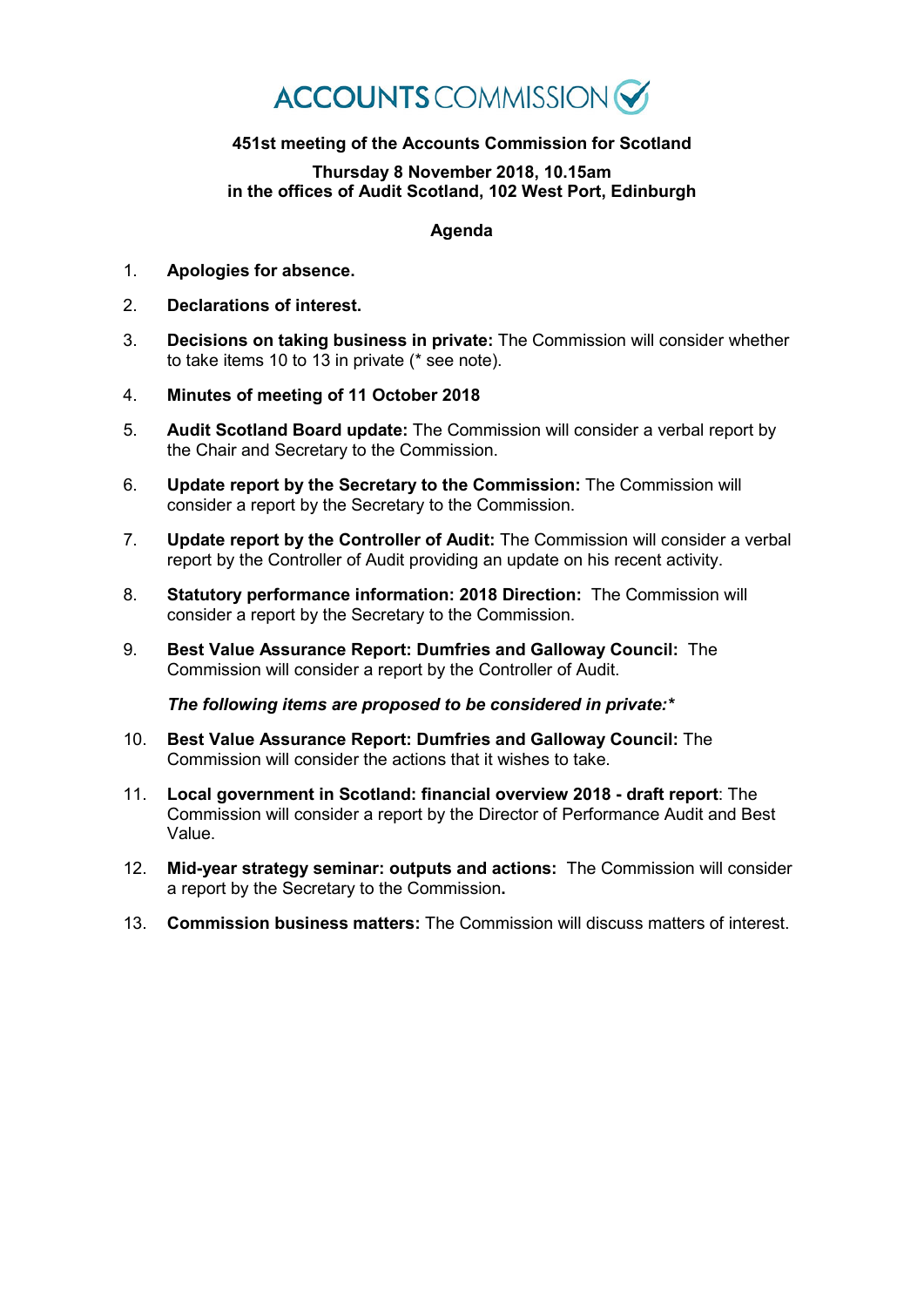- \* It is proposed that items 10 to 13 be considered in private because:
	- Item 10 requires the Commission to consider actions in relation to a report by the Controller of Audit. The Commission is then obliged by statute to inform the council in question of its decision, which the Commission does before making the decision public.
	- Item 11 proposes a draft audit report which the Commission is to consider in private before publishing.
	- Item 12 is likely to include consideration of confidential policy matters.
	- Item 13 may be required if there are any confidential matters that require to be discussed outwith the public domain. The Chair will inform the meeting in public at the start of the meeting if this item is required and what it covers.